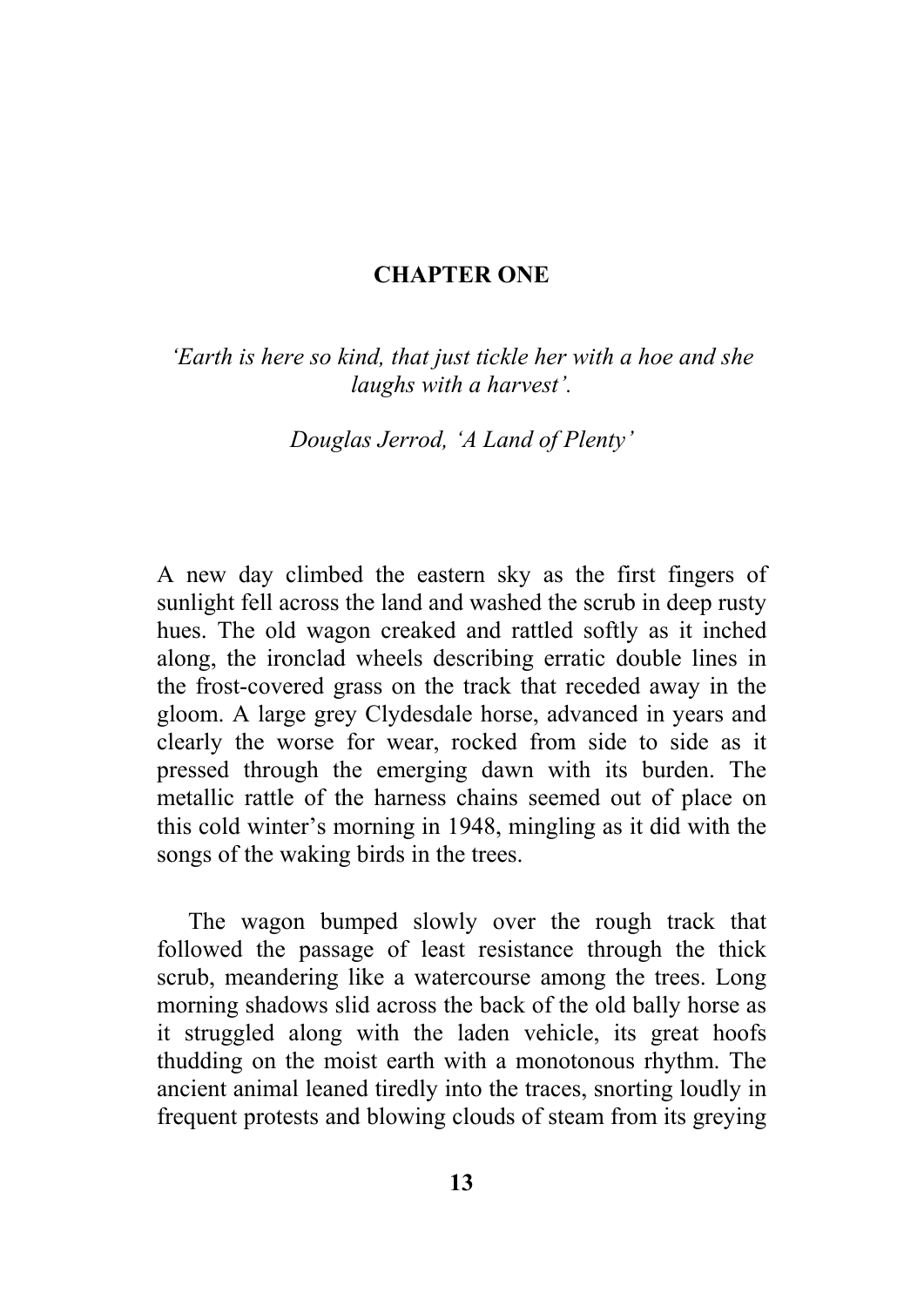nostrils. Tall gum trees crowded both sides of the lane like a guard of honour, their branches sometimes meeting overhead, creating a natural arch.

Four raw-boned country children aged from about five to eleven years dozed quietly in the back of the wagon, their sleepy eyelids fluttering against the first light of day. A smaller child of about ten months slept soundly in the arms of a thin, pale woman who sat on the front seat of the wagon. She shared the seat with a solidly built man who guided the old horse down the lane with practised ease. His pale green eyes peered from below a battered old felt hat that hung low over his deeply tanned face, his gaze dreamily searching the bush that drifted slowly past. A mob of kangaroos peered back at him from a little clearing; heads high and backs ramrod straight, their ears erect until the wagon creaked out of sight.

Suddenly the lane dipped sharply, crossed over a gully beside a derelict wooden bridge and emerged on the other side in a broad clearing. It was full daylight in the clearing, the brightness hard in the eyes of the travellers as they emerged unexpectedly from the gloom of the thick scrub. The children stirred, looking around eagerly as they shook off the lethargy of sleep. The old horse lifted its head and blinked in surprise at the changed terrain, its great chest heaving and its muscles trembling with the effort of crossing the gully as the man drew back firmly on the reins.

'Well', the man said proudly, pointing with the handle of his whip and removing his battered old hat to release a mop of unruly black hair. 'There she is.' A smile danced on his thin brown face, as he looked expectantly at the children, keen to see their reaction to the scene before them. He grinned at the fair-skinned and pretty woman who sat beside him on the front seat of the wagon. She returned his smile and squeezed his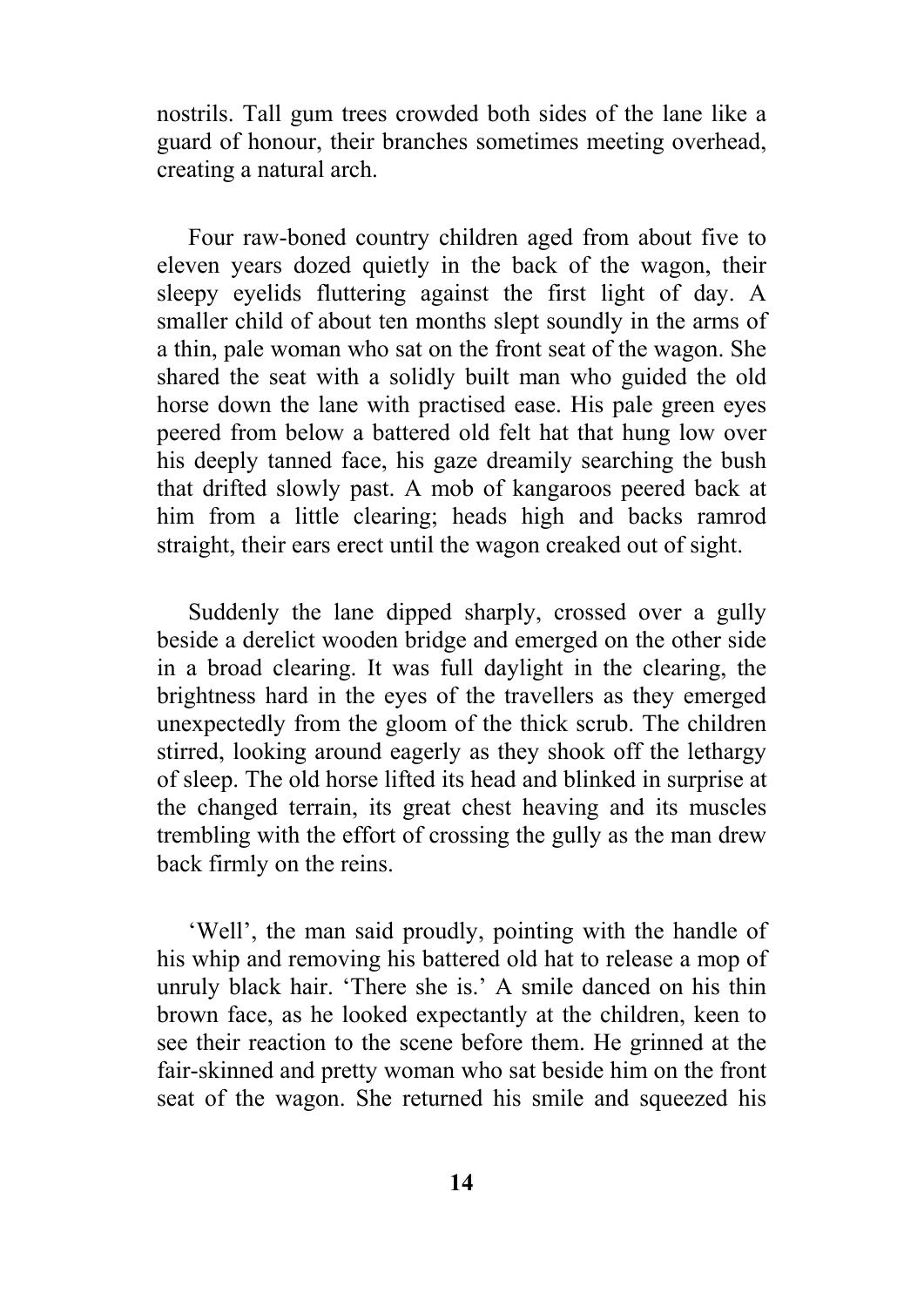hand, her pale blue eyes alive with pleasure. She did not speak but her bright face revealed her happiness.

The eager offspring crowded forward in the wagon, squealing excitedly as they pushed and shoved to follow the man's direction. Together they stared at the outline of the small cottage that was almost obscured by the thick morning mist. A ghost of a house in a swirl of grey fog, it sat peacefully on the far side of the clearing with the early morning sun shimmering on the rust mottled surface of the corrugated iron roof. The blanket of fog rolled back as they stared, unveiling their new home and burning a collective image into their young minds that would endure forever.

Their excitement overcame their awe as the lifting fog afforded them a clear view of the old house. It was quaint and small, but it seemed large, the stocky man reflected, after the tent on the public reserve where they had been living for several months. His mind wandered back to the reserve as he watched his children take in their surroundings from the wagon. They had not been alone in their depravation; a number of families were reduced to living in makeshift humpies or tents on public reserves, enduring a legacy of hardship left over from the war and the depression.

The reserve was a few miles out of the town and the camp offered very basic amenities to the sorry collection of people who had been thrown together by poverty, or displaced from their homelands by the ravages of war. There were a few communal outbuildings, some foul smelling pit toilets, and a handful of iron tanks that supplied drinking water to the small community, provided the local council remembered to refill the tanks. They often forgot and the community was forced to draw brackish, stagnant water from the nearby creek in order to survive.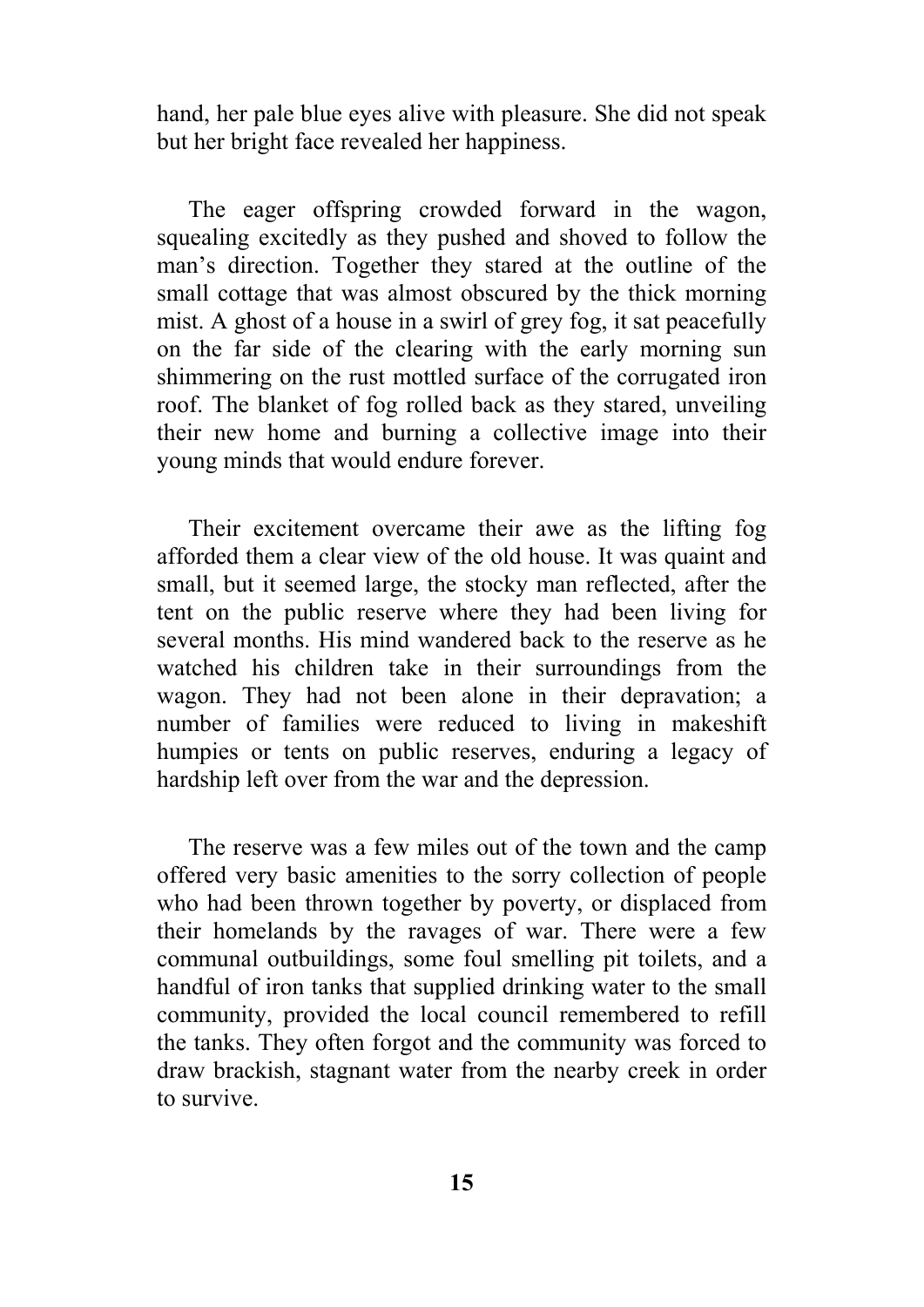The people living on the reserve were very poor, earthy in disposition and drawn from diverse cultures, but the community was close and the friendships formed were deep and enduring. These modern-day squatters were the 'salt of the earth' some said, eager as they were to put the war behind them and to build new lives for their families. A number of the men had actually fought in the war, many of the women had also served in some direct capacity, and all were touched by it in some way. The primitive conditions of the camp were a small price to pay for those who for years had longed for peace and a new beginning.

The Great Depression and the years up until the end of The Second World War had brought severe hardship to many, including this family it seemed. Norm Blinco smiled quietly to himself as he reflected on the past few years of poverty and hardship. He now had a small farm and a degree of independence and the future looked much brighter. He eased the old horse eagerly towards the cottage, cutting it gently with the whip as if these next few vards would take him across an invisible threshold and away from the bitterness of the past.

The children squealed with delight as they approached the house, excitedly pointing out items of interest as great shafts of sunlight fell over the farm. They romped about in the back of the wagon until it rocked precariously, drawing a word of caution from the man. It was cold as he drew the tired horse to a grateful halt in front of the house, and little white clouds of steam rose from every mouth.

They had left Millmerran in pitch darkness, the children wailing against the bitter cold and crying for the warm beds they had given up with the tearful regret of a baby leaving the womb. But Norm had prevailed and they slipped quietly out of town before the first hint of dawn lit the eastern sky. The week with Norm's mother in Millmerran had excited and spoiled the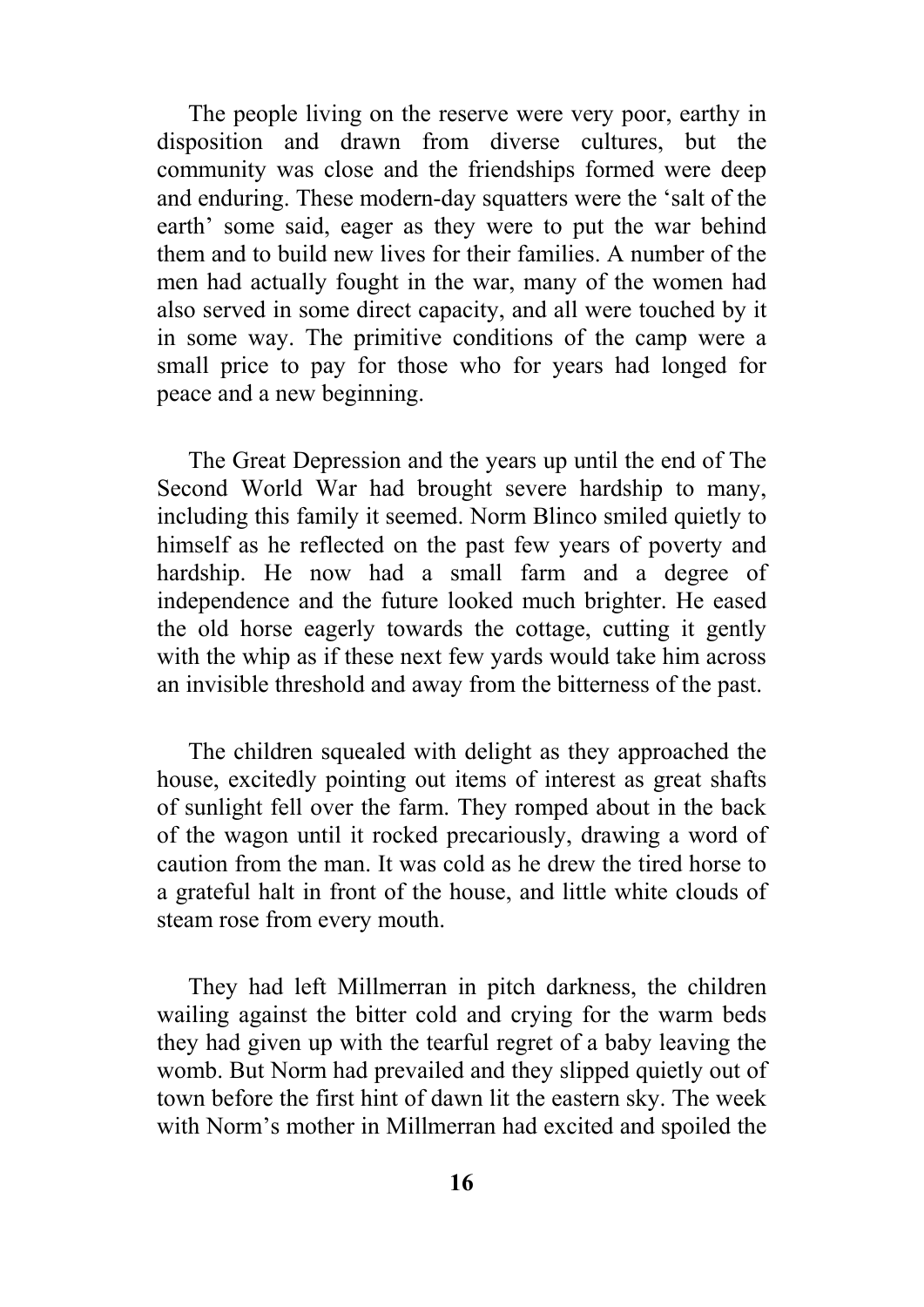children and they were reluctant to leave. They had enjoyed living in a real house, sleeping in beds with crisp clean sheets and eating regular and appetising meals.

His wife, Grace, had enjoyed the experience somewhat less. She felt overpowered and resented by her mother-in-law; the older woman's disapproval seemed to ooze like venom in her words and acid in her eyes, though Norm said she imagined it all. But she longed to move to the farm permanently, to escape to the freedom of the bush where she could raise her children as she saw fit, and to smoke and swear without censure if she felt the need. But as they had to progressively move their belongings from the reserve to the farm in the small wagon, a week with in-laws was the only sensible alternative. Reluctantly she agreed to the arrangement, as long as it was only for one week.

The fifteen-mile journey in the wagon took several hours and Norm paced the old horse to arrive at just the right moment. He wanted his family to have their first sight of the farm in the early morning so they could share the experience he had enjoyed so often. Now he looked at their bright faces and smiled in quiet satisfaction. He had spent the last week carting numerous wagon-loads of the family's meagre belongings to the farm, usually arriving just on dawn to savour that first glimpse of the cottage through the fog.

There was a special magic about the place as the sun kissed the tops of the trees and reflected from the iron roof of the house. The world appeared to linger uncertainly between night and day for a short time and Norm felt disconnected from his life as he savoured the blessed interlude – a short span of truce from trouble. He had frequently passed the farm as he worked on various labouring jobs in the area over the years, and slowly he had begun to own the smallholding in his dreams and in his heart. Now, at last, the dream was a reality.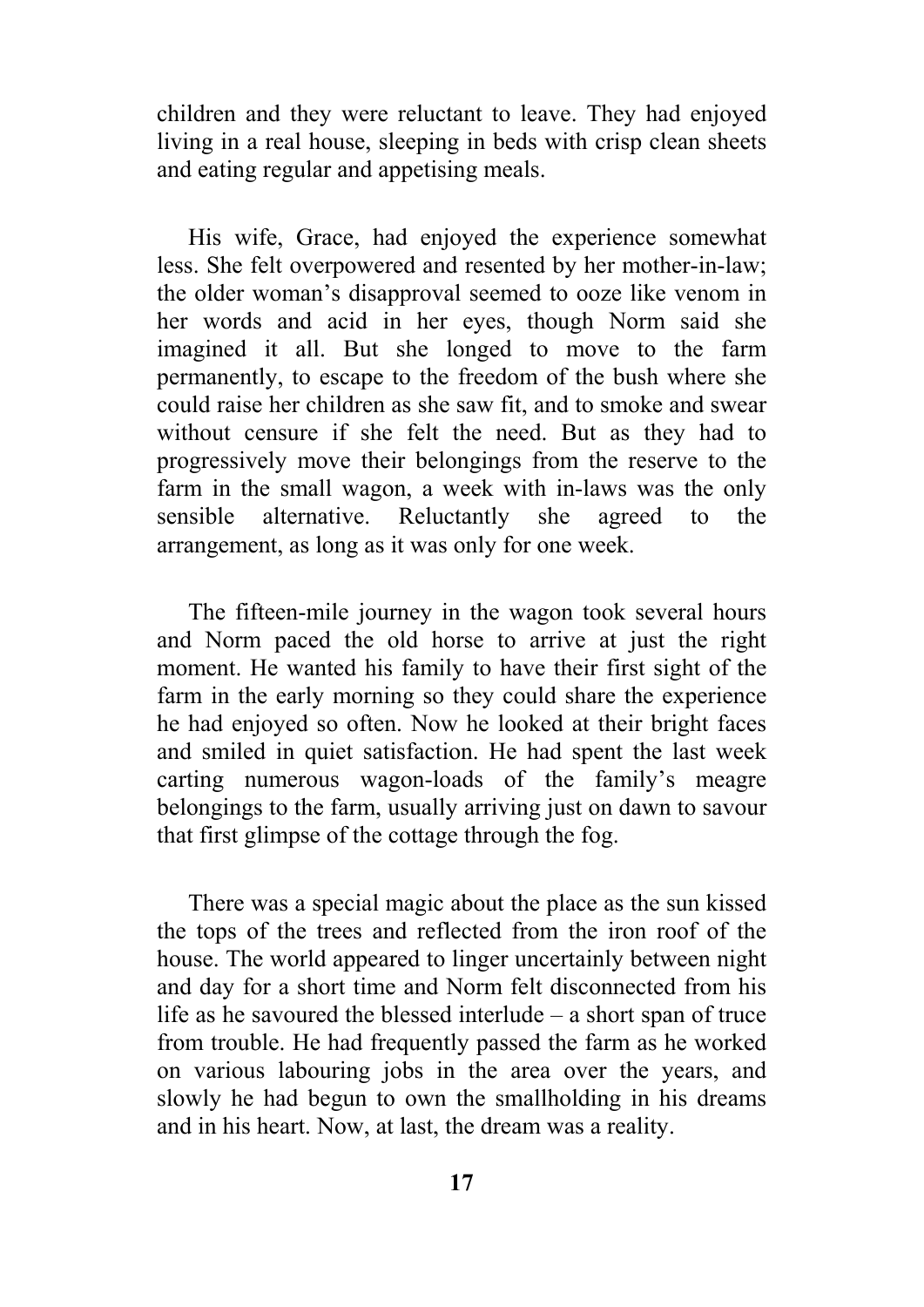A white frost covered the ground and a soft cobweb of mist hung in the gum trees along the creek that ran through the property. Ancient gums stood along the banks with their toes in the water, with crowns of pale leaves suspended on offwhite torsos and long branches outstretched like a priest blessing the land. Knotty mops of mistletoe hung down to the surface of the stream like locks of hair, green, red and yellow strands that bobbed little ripples that spun relentlessly towards the banks. Hundreds of birds greeted their arrival with the most beautiful songs the children had ever heard and they were soon trying to imitate them, their childish voices raised in giggling magpie warbles. Showers of white cockatoos screeched in outrage as they swept away across the morning sky with wings beating the cold air, their flitting shadows racing across the landscape in a dark censure against these human invaders who had appeared in their world.

After the town, everything out here in the bush appeared so peaceful and fresh. Norm sat quietly in the wagon with his arm around his wife's shoulders, his eyes roaming about the farm as he eagerly drank in its every detail. The garden was an overgrown mess, choked with weeds as nature fought to recover its own, and some of the rooms in the quaint old house had been filled to the rafters with wooden packing cases. The cases had probably been used by the previous owners to pack the vegetables they had grown in the large garden that was still in evidence, despite the weeds. Norm had intended to remove the cases before the family arrived, but time had escaped him. Now he decided to put the older offspring to work on the task instead.

He climbed down stiffly from the wagon, rubbing his hands together briskly against the cold before helping his wife and children to the ground.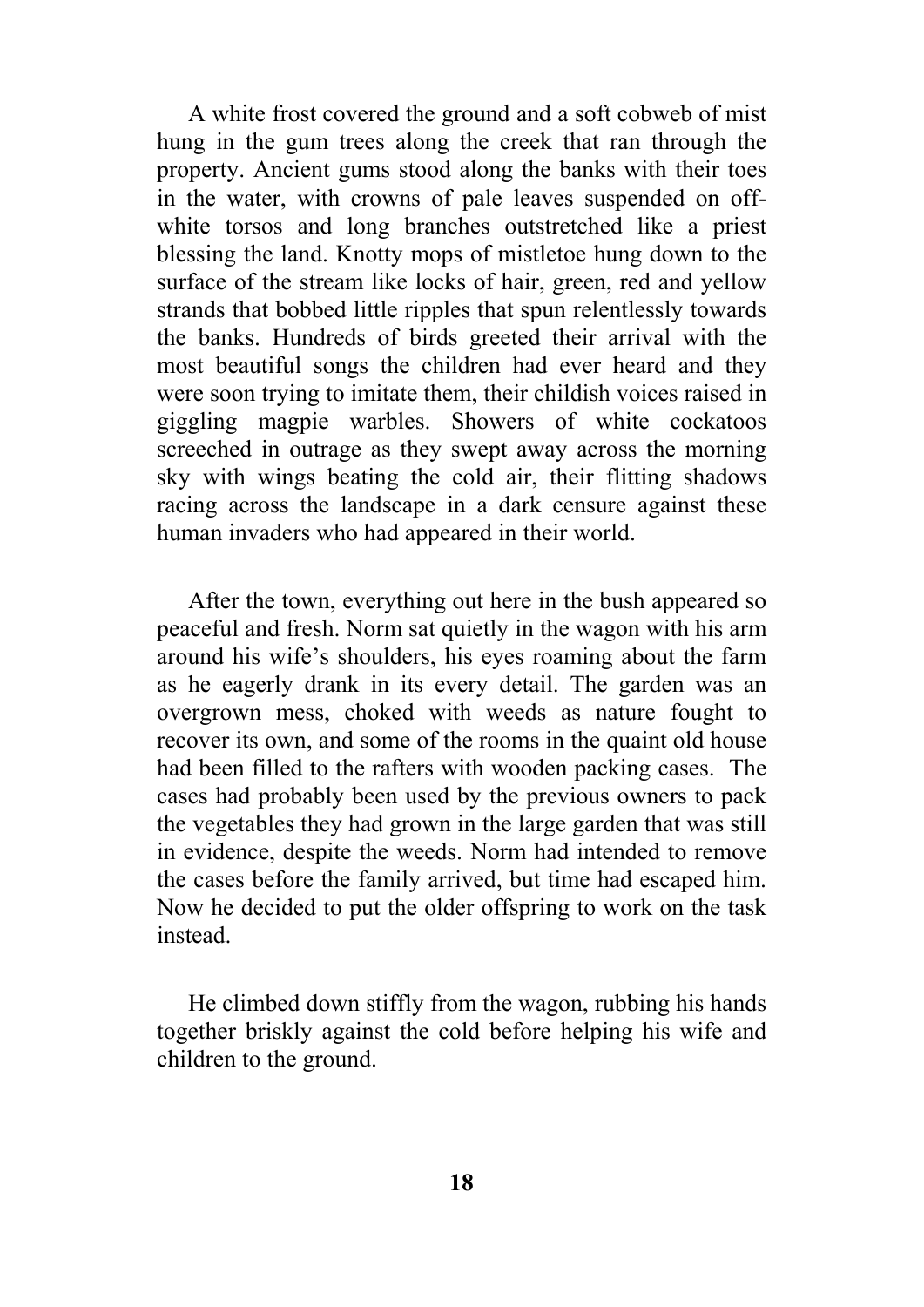'Righto,' he said. 'Let's get to work! You big kids get those boxes out of the house and stack them beside the shed.' He pointed to a broken down shed built from rough iron-bark slabs that propped up a peaked roof of rusty flat-iron, a pine door on leather hinges covered the entrance.

'Mum can sit on the tailboard and nurse the baby until we get the house clear, then we'll light the stove and cook up a feed.

As he worked, Norm wondered how long the house had been vacant because he could never remember seeing any sign of life on the farm over the years, and there was an air of neglect about the place. Constructed of cypress pine weatherboards, the house was without lining or ceiling, the bare corrugated iron of the roof sat nakedly on the stark ribs of the rafters, and the internal walls showed the skeleton of the building. Like many bush homes, the house had never seen paint, and it would probably stay that way for many more years.

The cypress pine walls were blackened by the weather and brown rust bled from around the nails to stain the iron roof and spread like spidery wounds down the weatherboards. Two wooden shutter style windows at the side of the house were closed, like sleeping eyelids. It was almost as if the house had been waiting for someone to come along and wake it from a long sleep. Norm proudly opened the windows on their push out poles and the house seemed to come to life and to say 'welcome' as the sunlight probed through the cobwebs into the dark interior. He could hear birds walking about on the roof, their feet clattering and squeaking on the corrugated iron.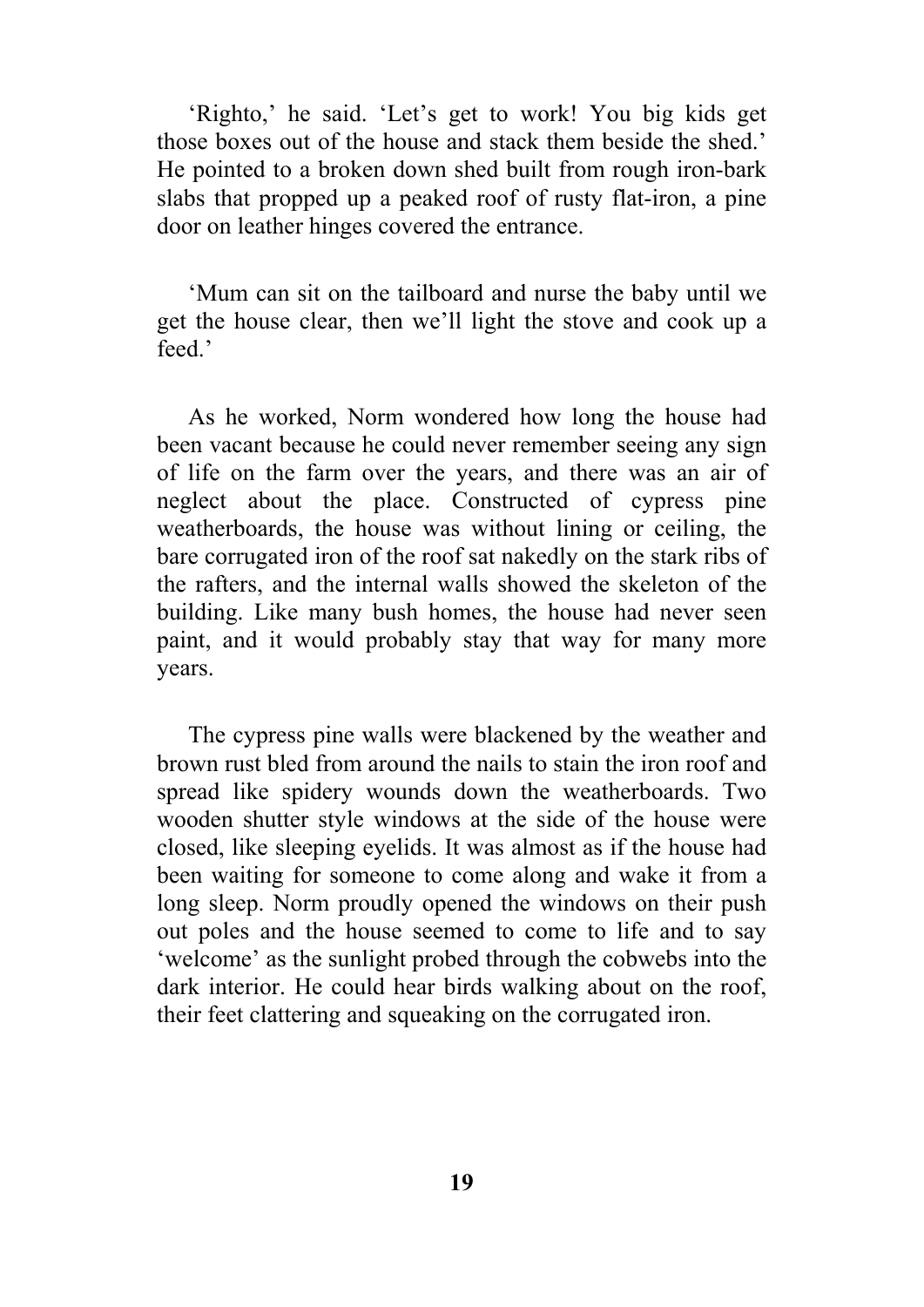He stood framed in the window for a moment and winked through the opening at his wife as she sat on the tailboard of the wagon, struggling to control the excited child in her arms.

'Hurry up you,' she said, smiling, 'I can't hold this little shit much longer.'

Norm grinned and disappeared briefly into the darkness of the house before emerging with a pile of wooden boxes that he manhandled awkwardly into the yard and stacked roughly against the old slab-walled shed. Grace gazed sleepily around the farm and took in the few overgrown fruit trees that were scattered about the place. A bush lemon leaned tiredly against the small shed, as if the two were providing silent mutual support to one another. An apricot tree grew near the back door of the house and a line of peach trees marched majestically up the driveway from the front gate. The gate hung open, leaning rather dejectedly on its sagging hinges.

A pretty little trellis formed an archway from a small gate near the shed up to the front of the house, and a pale green grapevine, starved of water, covered the trellis. An old rustedout water tank sat uncertainly on top of an elevated stand, presumably at one time designed to supply water pressure to the house. The stand leaned slightly towards the creek as it rose on stout wooden poles from the overgrown lawn. Some curious kookaburras sat on top of the tank with their heads tilted to one side as they observed the movements of the family below. Apparently amused by the new presence, they exploded in spontaneous laughter. Delighted, the children laughed along, their childish giggles joining the birds in their mirth.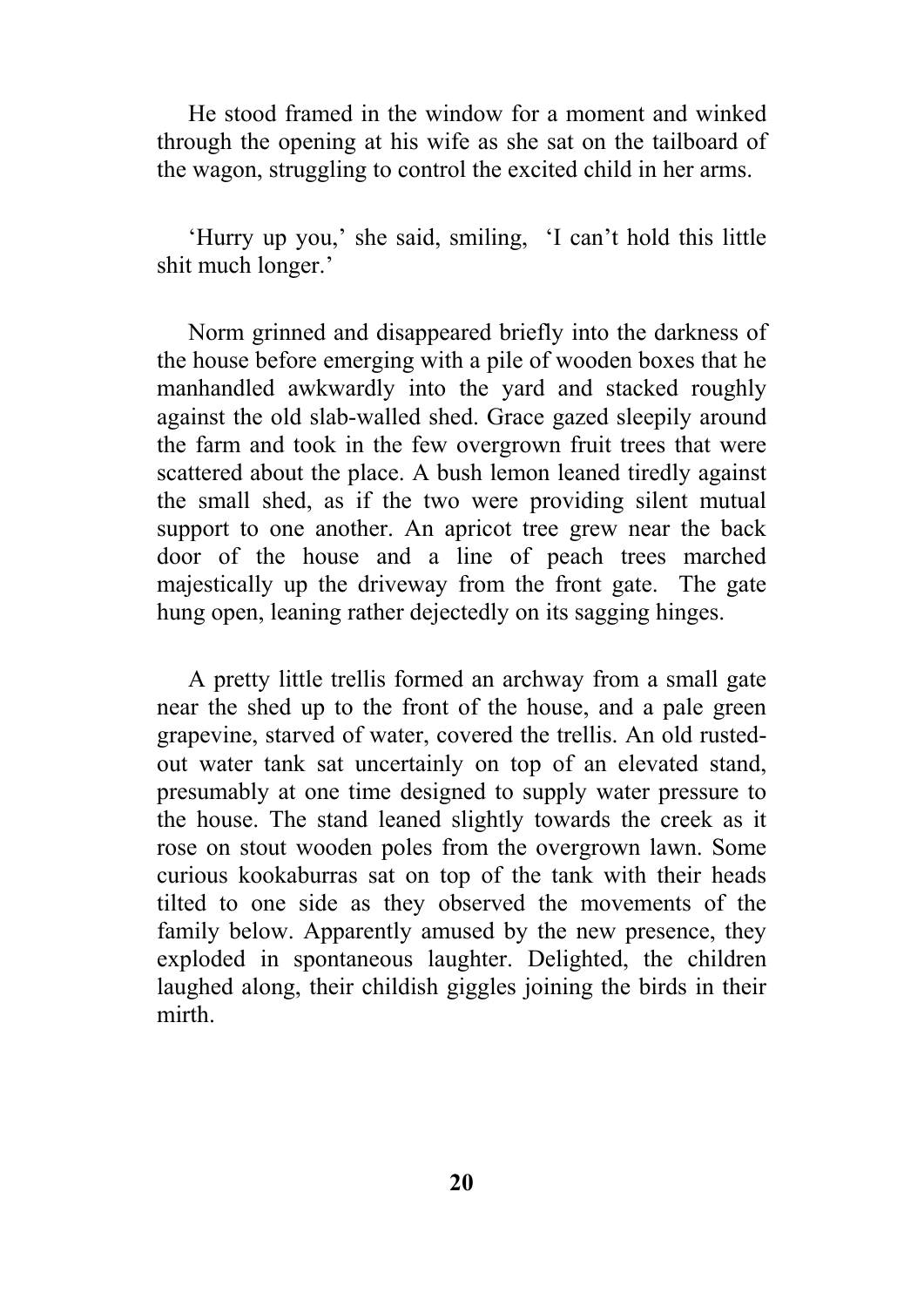'Smart arses,' Norm yelled, shaking his fist at the birds and failing to see the joke. 'I'll show you in time, we'll see who laughs last in this story.'

While Norm opened the doors and windows of the house, the older children moved the remainder of the packing cases outside. The youngest child, a boy aged about ten months, waited impatiently in his mother's arms, apparently eager to go inside and explore the house with the rest of the children. Norm exchanged frequent happy glances with his wife as he worked, testing her reaction to the new surroundings and beaming with pleasure as he took in her obvious acceptance.

They had endured some tough times during the dark years that had somehow been lost to the war, and for them the hardship had continued long after the war. Not for them the joyous homecomings of the conquering heroes, or the soldier's land grants and the indulgence of an adoring population. Norm had not served in the forces, but he did not begrudge the returning servicemen their accolades, God knew they had suffered enough. Nor did he regret his own decision not to serve directly, but he often felt driven into the background and overshadowed by the hype over the war, and strangely guilty over his seemingly selfish little dreams.

And while he had not donned a uniform, it was impossible to escape the impact of the conflict. The world had gone mad, he always thought, because everyone became so singularly focussed on the war that nothing else seemed worthy of attention. One was either fighting in the war, or working on some endeavour that had no other purpose than to fuel the military monster that consumed everything in its path.

Norm's plan to own a little farm and sideline himself from this madness was something he could never openly discuss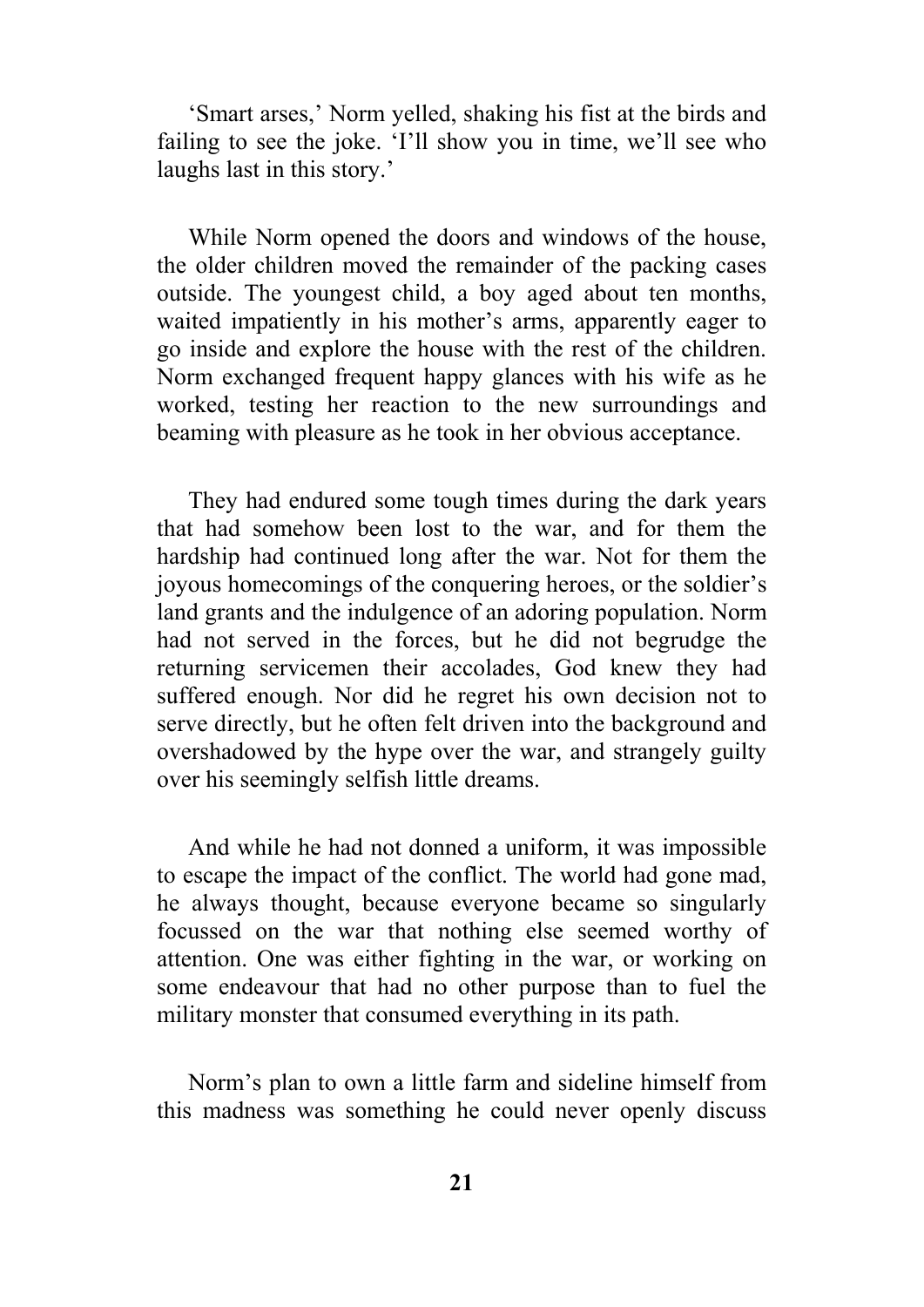with anyone, because he feared the recriminations of 'selfish' and 'unpatriotic' that would erupt from every quarter. But now he felt free to contemplate a new life on his own little farm, and independence from the relentless heartbreaking search for work and purpose that had plagued his past.

They had scrimped and saved through the war years and beyond to buy the small farm, supported by Norm's parents who had enjoyed some modest success in the saw milling business. His parents reasoned that the responsibility of developing the property would be good for him, and that it would force him hard up against his shortcomings and make him grow. He *had* been a bit wild during the war years he realised. Unruly, headstrong and fiercely independent, he often threw in a precious job on a whim, and he knew his parents did not regard the small fair woman as the best catch for their son.

She came from poverty-stricken stock and appeared too earthy for their taste, and while they knew they were not wealthy and cultured themselves, they still had hopes that he would marry into some promise of a better future. They were disappointed too when the newly weds bred like rabbits from the beginning, apparently exercising little caution in their procreation as they spawned children into a life of certain poverty and hardship.

'Tie a knot in the bloody thing for God's sake,' his father implored after each pregnancy announcement, but the breeding went on regardless. Norm smiled at his wife as he remembered and a surge of desire for her seized him as he watched her sitting quietly on the tailboard of the wagon, looking beautiful in the dawn light he thought.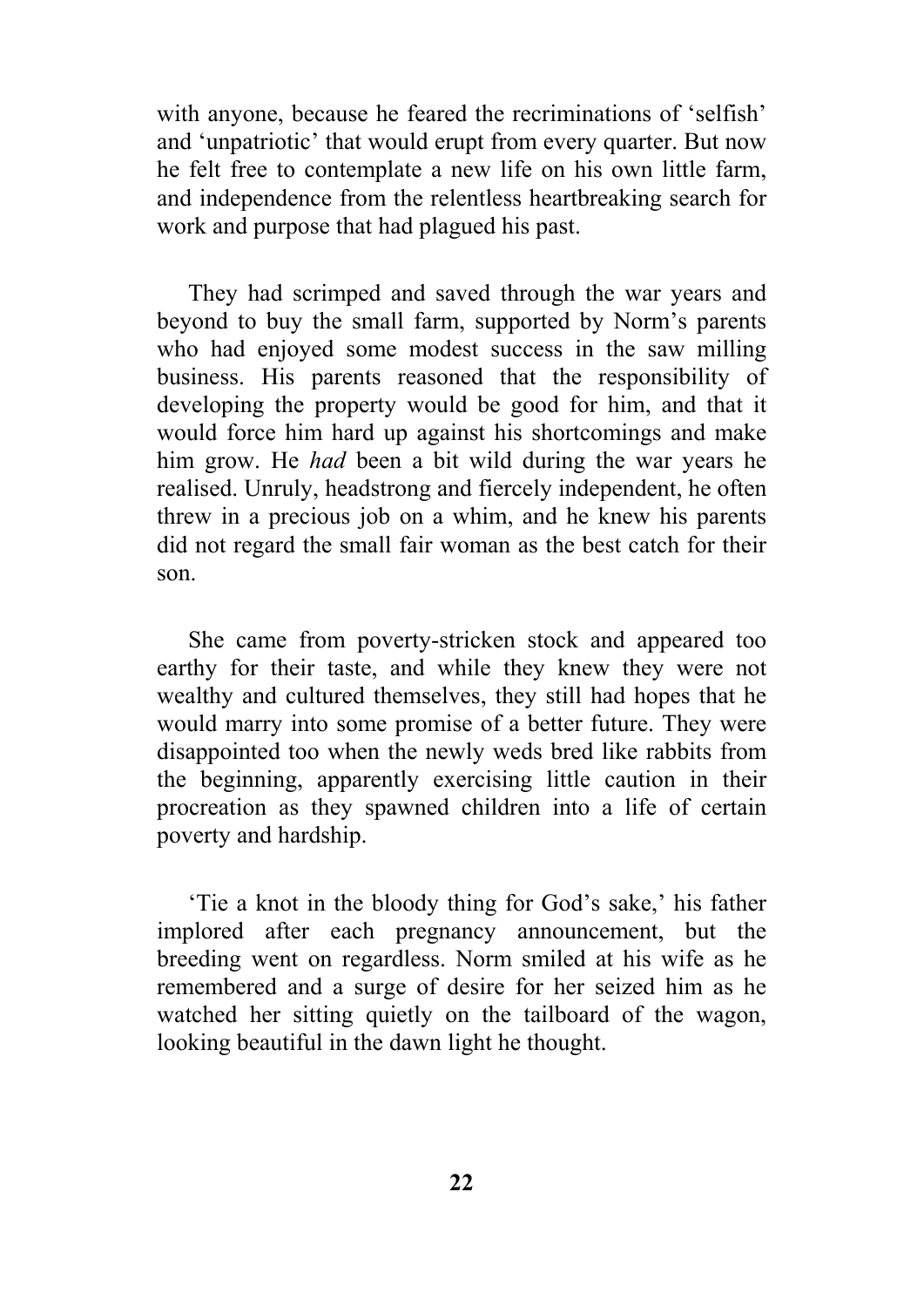They were both aged only in their late twenties and already they had five kids. One, a girl they called Evyonne, had been burned to death in the open fire at the reserve, reinforcing the grandparent's view that they were having too many children too soon. The memory of the small screaming child engulfed in flames burdened the young woman with a tremendous guilt that she would carry to her grave. It was an accident of course, though some said it was bound to happen given the living conditions at the time.

But no amount of reassurance from all those around her could appease the regret that she felt. Her guilt gnawed at her heart with a constant dull ache that seemed to give her a greater focus on the other children, as if her loss had been a warning to be a better mother in the future. Breeding and mothering became her chosen lot in life, and she knew she would defend her brood to the death if necessary, like a mother hen with a clutch of chicks at her back and under her wings, cornered in the pen by a fox.

But nothing could bring back the child who fell into the open fire. No amount of guilt and tears could undo the horrible burns that covered the tiny body. No power could clear her mind of the smell of burning flesh and clothing, and the hopeless screams of pain that followed her down the years. The child suffered a slow and painful death, lingering for several weeks before she finally succumbed to her burns and died. The woman cushioned her grief somehow by bearing more children, as if to make up for the loss through sheer volume. The babies came almost every year until now she had five – and only God knew how many she would have by the end.

The old farm rested in a sweeping bend of the Grass Tree Creek, a stream that was just a lazy string of waterholes under the towering gums at the moment. Later they would learn that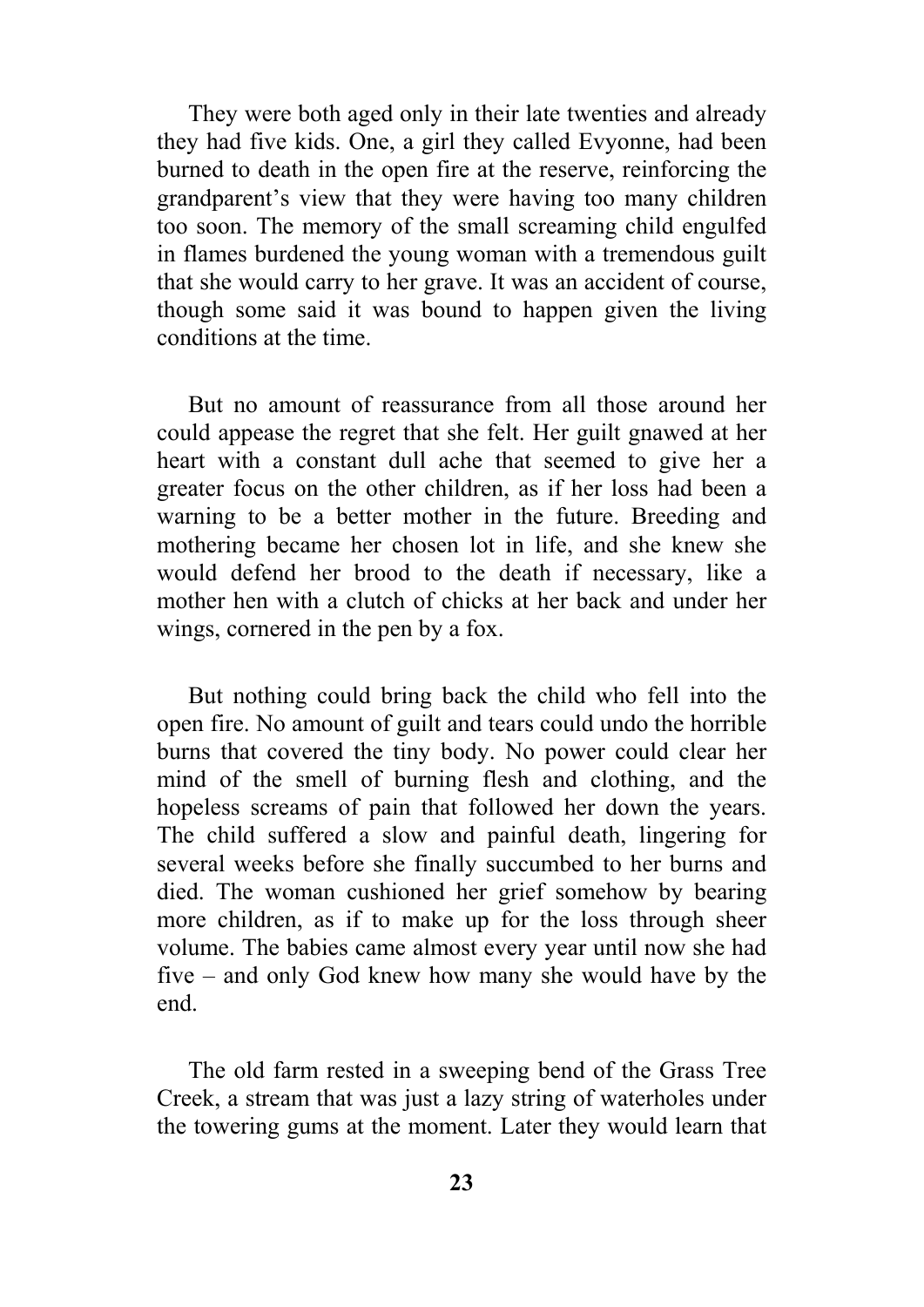it could become a raging torrent when flooded, or a procession of stinking stagnant ponds in a drought. The creek rose near the tiny village of Leyburn then meandered through flat, rich black soil farmland until it joined the Condamine River on the main Toowoomba to Millmerran road near the small town of **Brookstead.** 

At about fifteen acres, the farm was small for the area because most properties ran to six or seven hundred acres at least. Even these larger farms had originally been part of Yandilla Station, a huge holding that once covered a great expanse of Southeast Queensland along the Condamine River. The soil on this little farm was rich and black and perfect for growing vegetables, provided there was water for irrigation.

One of the older locals told Norm that the farm, known as Eastville Yandilla, had once been a shepherd's outpost. In the early days an ancient Chinese shepherd had occupied it for many years. The old shepherd had asked the station owners to set up the area around the creek for growing fresh vegetables, a scarcity in those days. They agreed and laid an area of about one-acre with underground irrigation pipes, fed by a wind pump from a deep waterhole in the creek.

The wind pump would have been functional but unreliable and, long before the new owners arrived; a four-inch pump that required some form of engine power had replaced it. Norm always referred to the deep water hole in almost hushed and reverent tones as the 'pump hole'. He often boasted to all who would listen that it had never gone dry, even in the 'big drought of thirty-two'.

The pump fed the water from the creek through an underground pipe system into above ground spray lines. The spray lines rested on wooden props and could be rotated,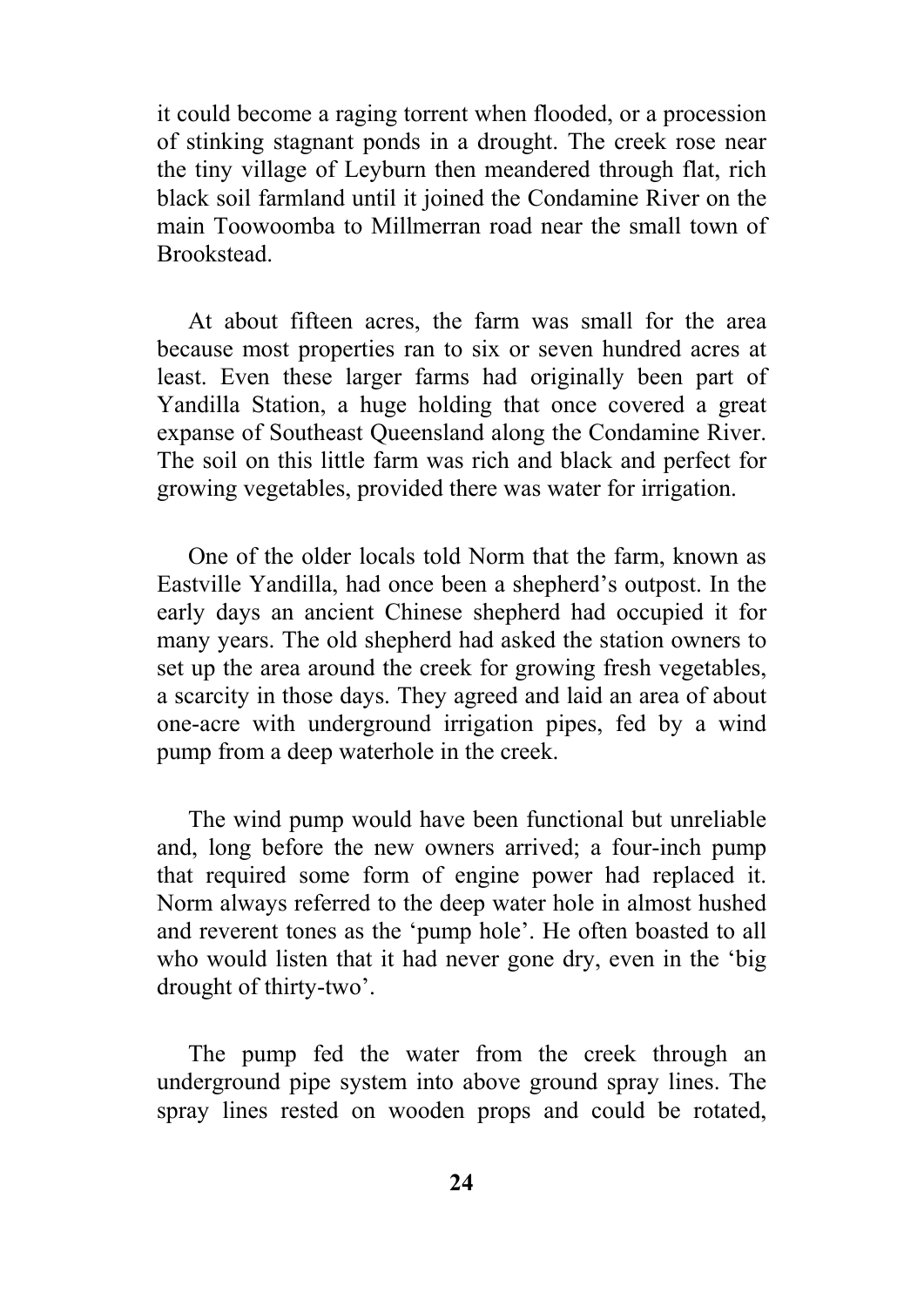allowing a wide area to be irrigated by each one. The above ground pipes were usually removed when the land had to be cultivated, and the underground lines had been buried about two feet deep in the ground. This allowed the soil to be tilled without the risk of fouling the cultivators or damaging the pipes.

The story goes that when the Chinese shepherd became too old for regular work, the station owners surveyed off the farm and gave him title to the small plot. The retirement gift carried an understanding that he would continue to produce vegetables for the station for as long as he was able to do manual work. This act seemed very generous to some that heard the story, but fifteen acres was nothing to people who had tens of thousands of acres. Norm could never verify the tale of the shepherd, but as it accounted for the unusually small size of the farm he took it to be true. Besides, he liked the story – it gave a sense of history and triumph over adversity.

The farm and the surrounding properties were covered in scrub, except for about ten acres of cultivation around the old farmhouse itself. This made the place look like an oasis set in a desert of thick brigalow scrub that was interspersed with tall gums and stunted wattle trees. The scrub abounded with plenty of native and introduced animals. Kangaroos, wallabies, echidnas, goannas, hundreds of species of birds and parrots and an assortment of snakes. Gaunt wild looking cattle and sheep shared the bush with the natives, the farmed beasts almost as feral in appearance and disposition as were those other foreigners, the foxes and hares.

Norm Blinco felt happy. He had passed this small farm so many times over the years as he laboured about the area, always dreaming of one day owning the place. Now with the dream in his grasp he knew he was going to like living at the farm. The children were lucky too he thought, being too young